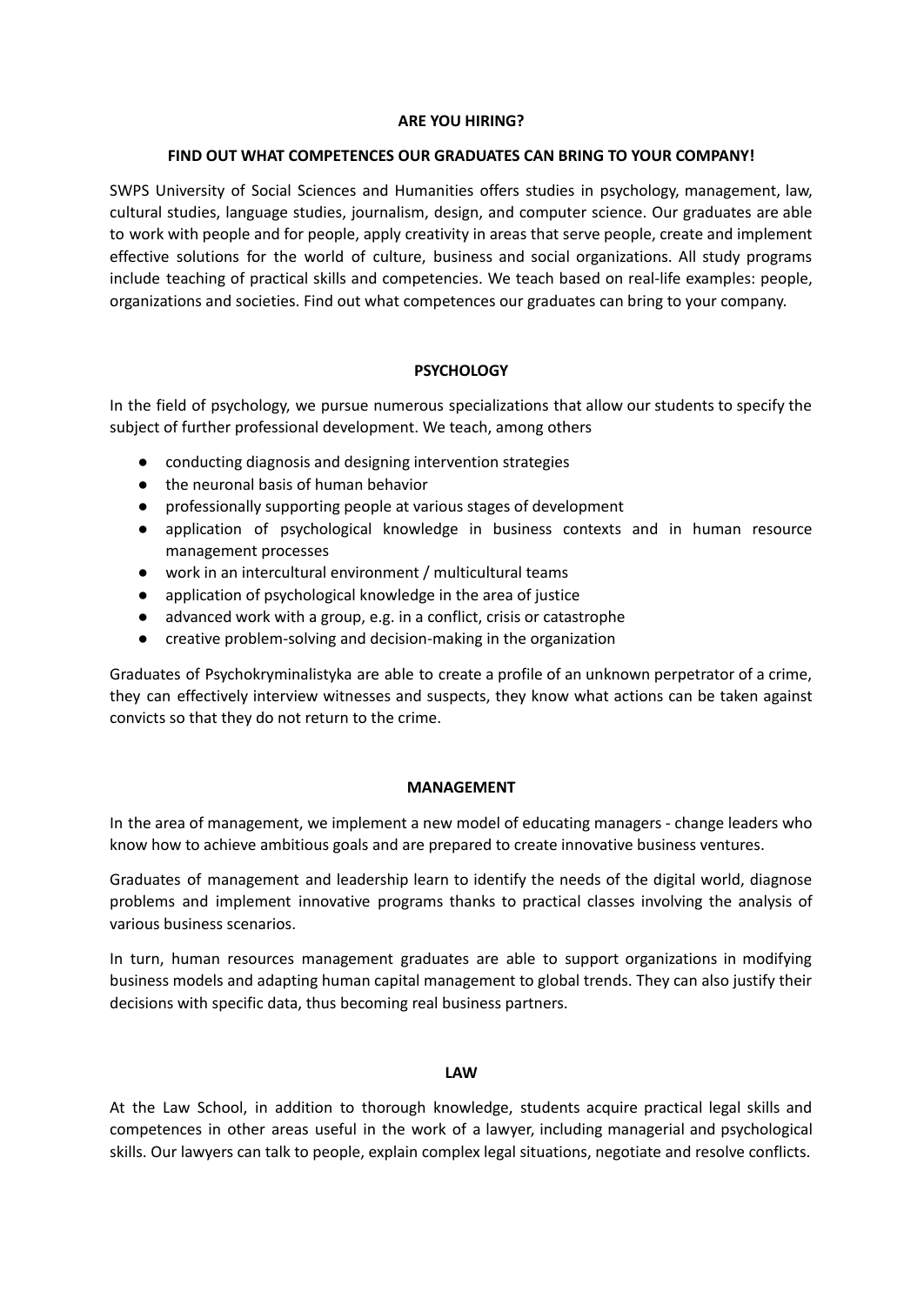After majoring in law in business, graduates have knowledge of the legal aspects of running a business and are equipped with competences such as conflict management and negotiation skills. They have developed managerial competences and know business English.

For people interested in politics and how the world is changing, we have created a direction for public life. Graduates of this faculty are able to study social phenomena, analyze political events, mobilize people around important issues and lead joint projects.

## **CULTURAL AND LANGUAGE STUDIES, AND JOURNALISM**

During cultural studies, we teach our students to understand contemporary culture in all its complexity. We educate sensitive and empathetic humanists who can diagnose the problems of reality, as well as create and implement effective solutions for the world of culture, business and social organizations. We specialize in: designing innovations and services (School of Ideas), contemporary culture, media and digital culture as well as manager-agent-producer.

Philological studies are used to master a selected foreign language at the C1 level, explore the practice of its use in communication and business, and learn about issues in the field of literature, history, culture, politics and social life of the selected language area. We also offer the possibility of intensive learning of two foreign languages.

During journalistic studies, we teach cooperation, among others with specialists from various media industries. Under their supervision, students conduct workshops in professional radio and television studios and learn about the tools of a contemporary journalist. Upon graduation, students specialize in a selected field: internet marketing, online communication, branding, advertising and public relations, digital and social media.

#### **DESIGN**

We run the School of Form - an innovative design school that is a center of knowledge, research and innovation, a place where designers are able to understand people and discover their dreams. Students can choose from four specializations: communication design, domestic design, fashion design, and industrial design.

Graphics is an innovative project due to the specificity of the program, which is a response to the requirements of the constantly developing labor market within the creative industries. The program of our graphic studies is a unique combination of knowledge in the field of graphic design, social communication, psychology and psychophysiology of vision.

In the field of psychology and computer science, we specialize in: e-health - designing internet interventions for health, psychology of artificial intelligence (AI) - designing intelligent behavior models, thanks to which robots are able to make decisions, learning and abstract reasoning, and UX Research & Design - service design and digital products.

#### **COMPUTER STUDIES**

We teach computer science students much more than just programming or application design - also the skills of perceiving and solving problems using knowledge and IT tools, with openness to social and human issues. Solid foundations in the field of algorithms, data structures, computational